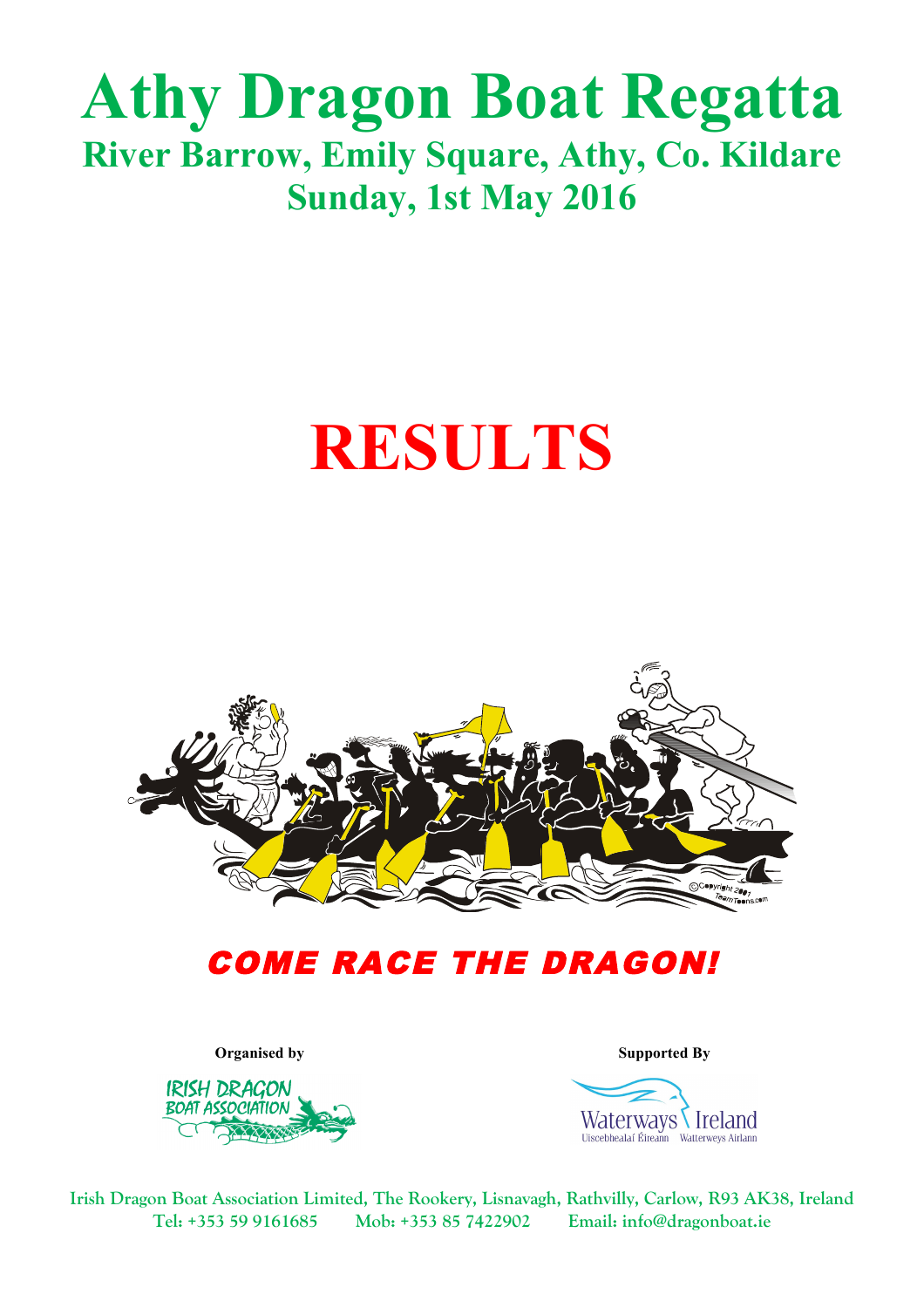## **Athy Dragon Boat Regatta River Barrow, Emily Square, Athy, Co. Kildare Sunday, 1st May 2015**

|               | Lane 1<br>Lane 2                        |                         | Lane 3                     |  |
|---------------|-----------------------------------------|-------------------------|----------------------------|--|
| <b>ROUND1</b> |                                         |                         |                            |  |
| Race 1        | Anderson's River Rats<br>Carlow Dragons |                         | White's Castle Queens      |  |
| 11.00         | 1.08.88<br>1.18.82                      |                         | 1.21.75                    |  |
|               |                                         |                         |                            |  |
| Race 2        | Kendra Warriors                         | Liquorice Allsorts      | <b>Plurabelle Paddlers</b> |  |
| 11.20         | 1.04.34                                 | 1.40.46<br>1.14.73      |                            |  |
|               |                                         |                         |                            |  |
| Race 3        | <b>Waterford Dragon Warriors</b>        | <b>Carlow Crusaders</b> | Dublin Vikings             |  |
| 11.40         | 1.20.30                                 | 1.11.85<br>1.15.96      |                            |  |
|               |                                         |                         |                            |  |
| Race 4        | <b>Ardscoil Adventurers</b>             | Up For The Craic        | Suir Dragon Paddlers       |  |
| 12.00         | 1.21.79                                 | 1.09.92                 | 1.23.66                    |  |
|               |                                         |                         |                            |  |
| Race 5        | <b>Three Sisters</b>                    | Leinster Allsorts       | Crom abu Kidz              |  |
| 12.20         | 1.24.98                                 | 1.11.38                 | 1.25.54                    |  |

#### **ROUND 2**

| Race 6  | Dublin Vikings                | Anderson's River Rats     | <b>Carlow Crusaders</b> |  |
|---------|-------------------------------|---------------------------|-------------------------|--|
| 12.40   | 1.07.26                       | 1.10.42                   | 1.15.43                 |  |
|         |                               |                           |                         |  |
| Race 7  | White's Castle Queens         | Waterford Dragon Warriors | Carlow Dragons          |  |
| 13.00   | 1.21.00<br>1.09.73<br>1.20.76 |                           |                         |  |
|         |                               |                           |                         |  |
| Race 8  | <b>Plurabelle Paddlers</b>    | <b>Three Sisters</b>      | Up For The Craic        |  |
| 13.20   | 1.14.60                       | 1.25.11<br>1.07.69        |                         |  |
|         |                               |                           |                         |  |
| Race 9  | Suir Dragon Paddlers          | Ardscoil Adventurers      | Liquorice Allsorts      |  |
| 13.40   | 1.22.91                       | 1.31.19<br>1.17.84        |                         |  |
|         |                               |                           |                         |  |
| Race 10 | Crom abu Kidz                 | <b>Kendra Warriors</b>    | Leinster Allsorts       |  |
| 14.00   | 1.29.24                       | 1.04.46                   | 1.11.33                 |  |

#### **LUNCH BREAK**

#### **ROUND 3**

| Race 11 | Carlow Crusaders | <b>Plurabelle Paddlers</b> | Three Sisters |
|---------|------------------|----------------------------|---------------|
| 14.40   | 16.26            | 15.32                      | .25.03        |